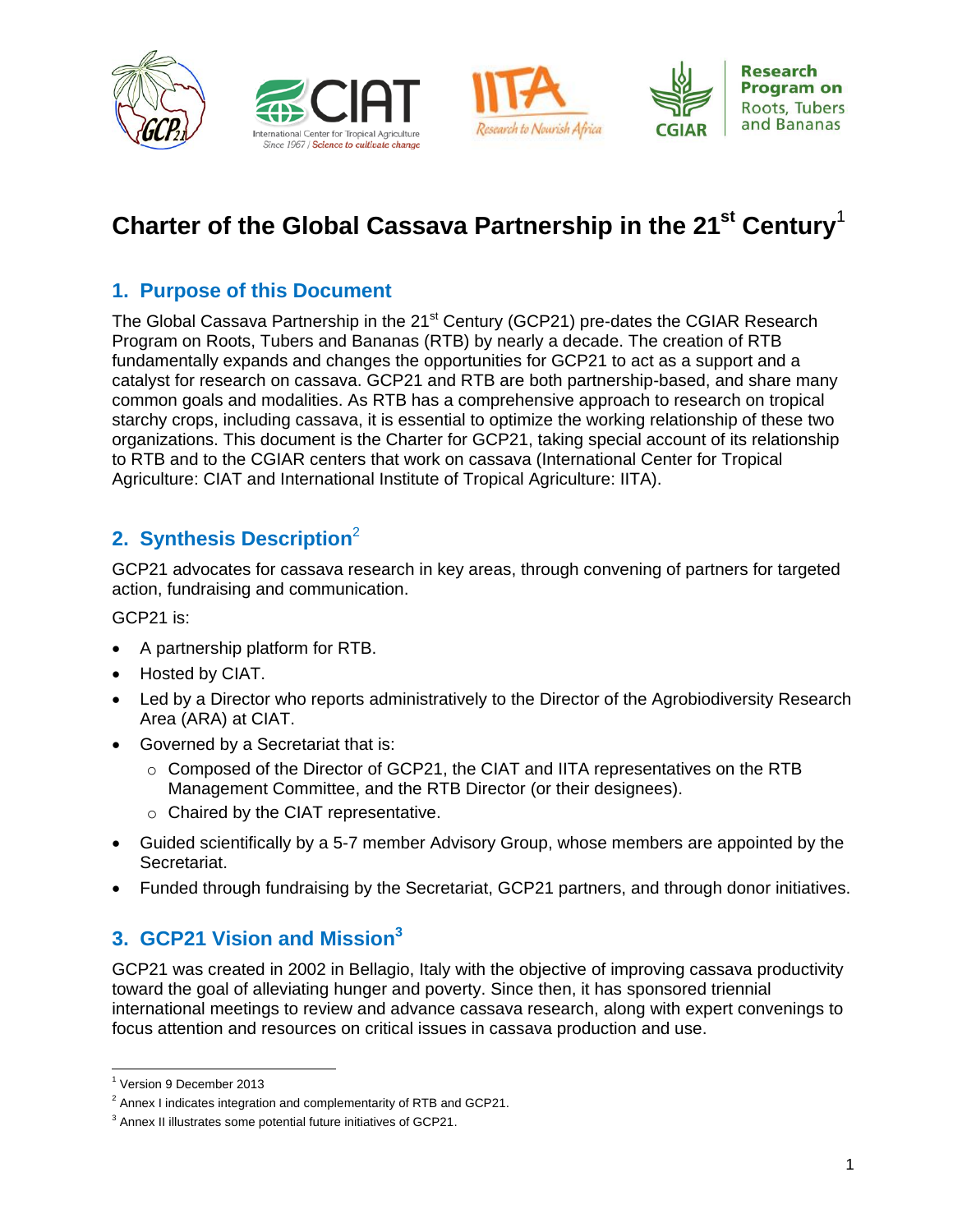







### **Vision**:

*Improving cassava productivity to contribute to alleviating hunger and poverty for hundreds of millions of people worldwide* by:

- Investing in cassava science and technology.
- Promoting cassava products to stimulate productivity and support the cassava value chain.
- Developing communication around the crop to raise its visibility.

### **Mission**:

*Strengthening and supporting cassava research through strategic action* such as:

- Lobbying for public and private investment that capitalizes on cassava's comparative advantages as a vehicle for development.
- Fundraising for cassava research to be carried out through partners.
- Organization of strategic meetings on high priority topics such as the threat of cassava viruses, the urgent need to conserve cassava landraces and the opportunities to turn cassava byproducts into livestock feed.
- Organization of scientific conferences, to gather the research and development community at regular intervals.
- Contributing to strategic planning with stakeholders through publication of cassava roadmaps on specific topics.
- Promoting the development of large multi-organizational research projects such as the Cassava Genome Sequencing project, landrace preservation, DNA fingerprinting, and global databases about the crop, its genome and its pests and pathogens.

# **4. Partners and Stakeholders**

GCP21 acts on the basis of mutual interest among its partner members and stakeholders, and has a fundamental role as a convening body rather than an implementing one. It brings partners together, to stimulate interest and efforts, to identify and develop strategies for resolving fundamental constraints and exploiting new opportunities that cassava offers to alleviate poverty and hunger.

GCP21 partners include individuals, National Agricultural Research Systems (NARS), CGIAR centers, Agricultural Research Institutes (ARI), Donors, Development Banks, United Nations, and the private sector. There is no formal membership structure; individuals and organizations who wish to collaborate under the GCP21 umbrella are considered *partners.* Strong relationships with other existing initiatives for cassava are a key operational principal.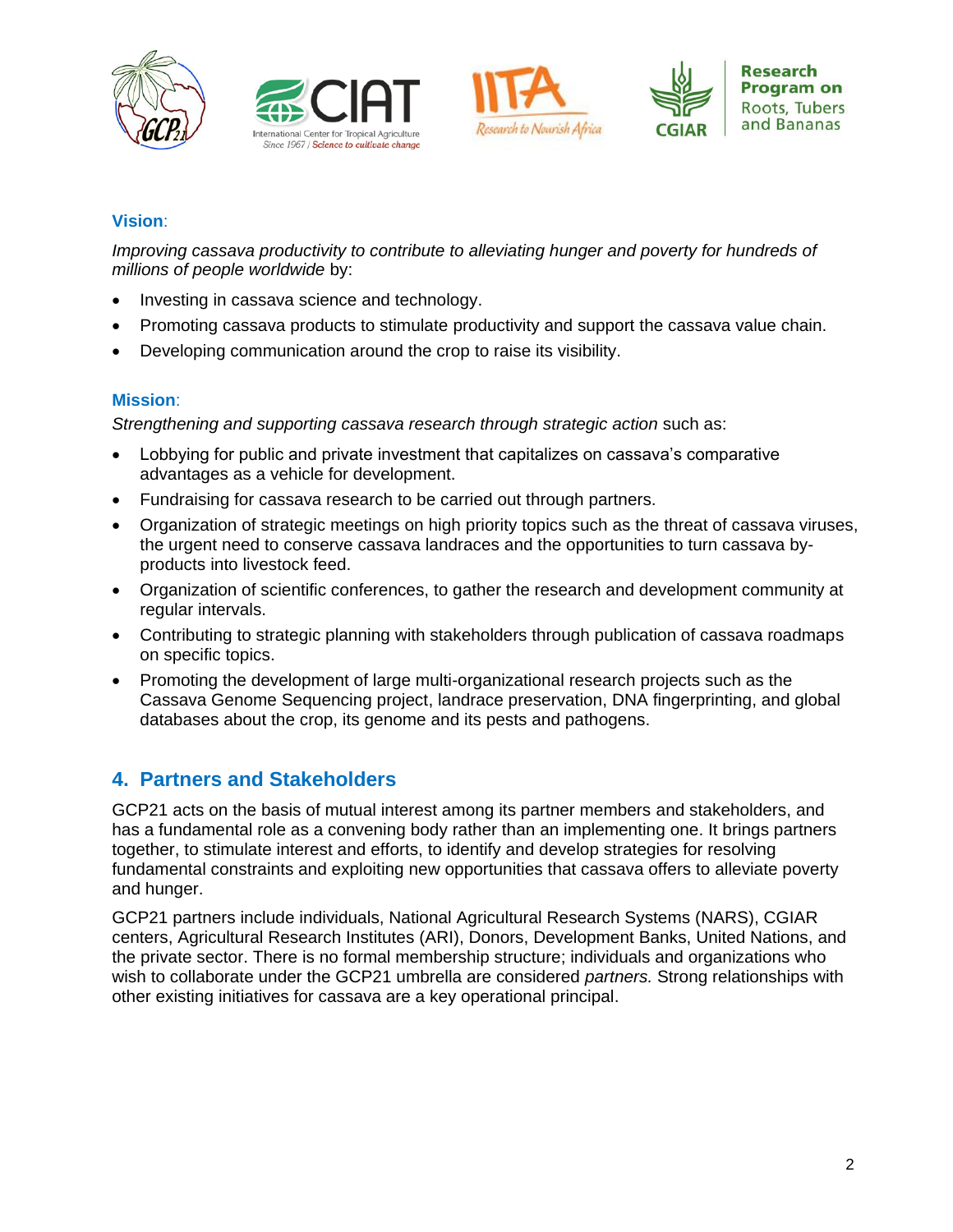







# **5. Management and Governance**<sup>4</sup>

GCP21 will be:

- $\circ$  Led on a day to day basis by (1) the Director.
- $\circ$  Guided by (2) a Secretariat.
- o Provided with scientific guidance by (3) an Advisory Group.
- o Hosted by (4) the Agrobiodiversity Research Area of CIAT.
- o Supported by (5) ad hoc committees, task forces or working groups.

### **5.1. The Director**

### Description:

The Director of GCP21 will be a prominent and motivated scientist, capable of leading the partnership in its mission. The Director will be recruited in an internationally competitive process, selected by the Secretariat, and hired under the CIAT terms and conditions for employment of Internationally Recruited Staff. The Director of GCP21 reports to the Director of the CIAT Agrobiodiversity Research Area for administrative matters.

#### Roles and responsibilities:

- Intellectual leadership of GCP21.
- Planning and programmatic leadership on a daily basis.
- Fundraising.
- Leadership to organize meetings, consultations, and working groups.
- Identification and development of partnering opportunities.
- Assuring optimum linkage and coordination with RTB.
- Public awareness leadership.
- Reporting of events and activities at the scientific and non-scientific levels.
- Fiscal management and financial reporting.

### **5.2. The Secretariat**

### Description:

The Secretariat will consist of the Director of GCP21, the CIAT and IITA representatives on the RTB Management Committee, and the RTB Director (or their designees), and will be chaired by the CIAT representative.

#### Roles and responsibilities:

- Appoint members of the Advisory Group.
- Assure optimum linkage and coordination with RTB.
- Develop and approve program and budget for GCP21; fiscal oversight.
- Coordinate and oversee execution of the GCP21 work plan.

 $\overline{\phantom{a}}$ <sup>4</sup> Management and Governance Group as of 1 January 2014 listed in Annex III.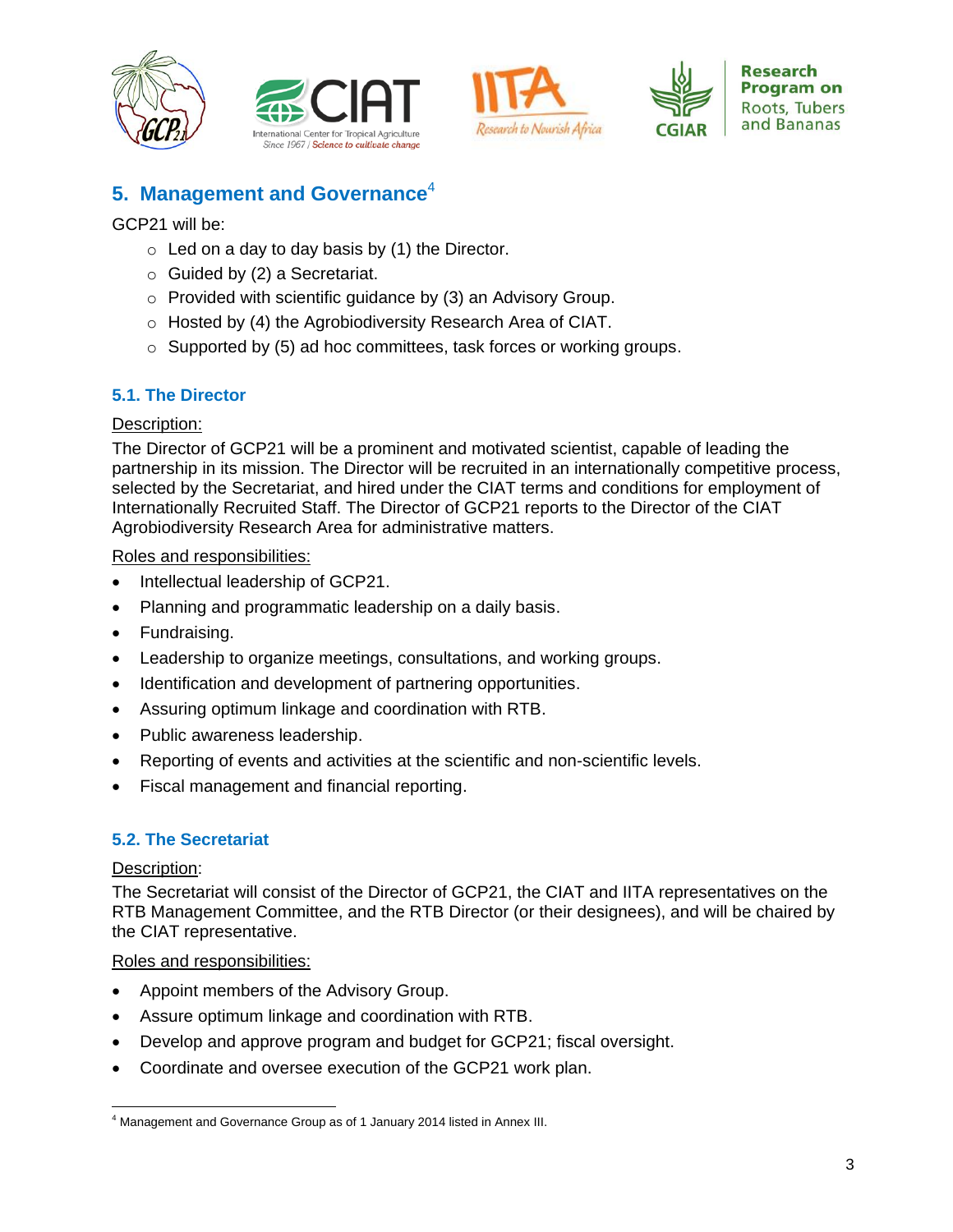







- Assure partner engagement and communication.
- Communicate results and activities.
- Fundraise.
- Periodically review and update the Charter for GCP21, as needed.
- Convene virtually or face to face at least once every two months.

### **5.3. The Advisory Group**

Description:

- GCP21 will be scientifically guided by an Advisory Group of 5-7 prominent cassava scientists or other persons with strong interest and science leadership capacity.
- The Advisory Group will be named by the Secretariat, and will include at least one member each from CIAT and IITA. At least three members will be from non-CGIAR institutions.
- The Advisory Group will program annual face-to-face meetings. When possible, these should be in parallel with other meetings where a majority of the members will be attending. Virtual meetings should be held as necessary to carry out the duties of the Group, but should not be less than twice a year.

Roles and responsibilities:

- Advice on long-term goals and planning for GCP21.
- Guidance on scientific value, relevance and synergy with RTB activities and initiatives.
- Advice on partnership opportunities.
- Advice on opportunities and priorities for convening of the scientific and donor communities.

### **5.4. The CIAT Agrobiodiversity Research Area**

#### Description:

CIAT's Agrobiodiversity Research Area oversees the Center's work on genetic resources and crop improvement, including cassava.

#### Roles and responsibilities:

- Manage the employment contract of the Director, including annual evaluation, taking account of input from the Secretariat.
- Fiscal management.
- Fundraising.

### **5.5. Ad hoc Committees, Task Forces and Working Groups**

#### Description:

Most GCP21 initiatives (e.g. international meetings or activities) will typically include ad hoc committees, task forces or working groups. These groups will be proposed by the GCP21 Director and approved by the Secretariat. They will be selected from across a range of partners, as appropriate to the event or activity.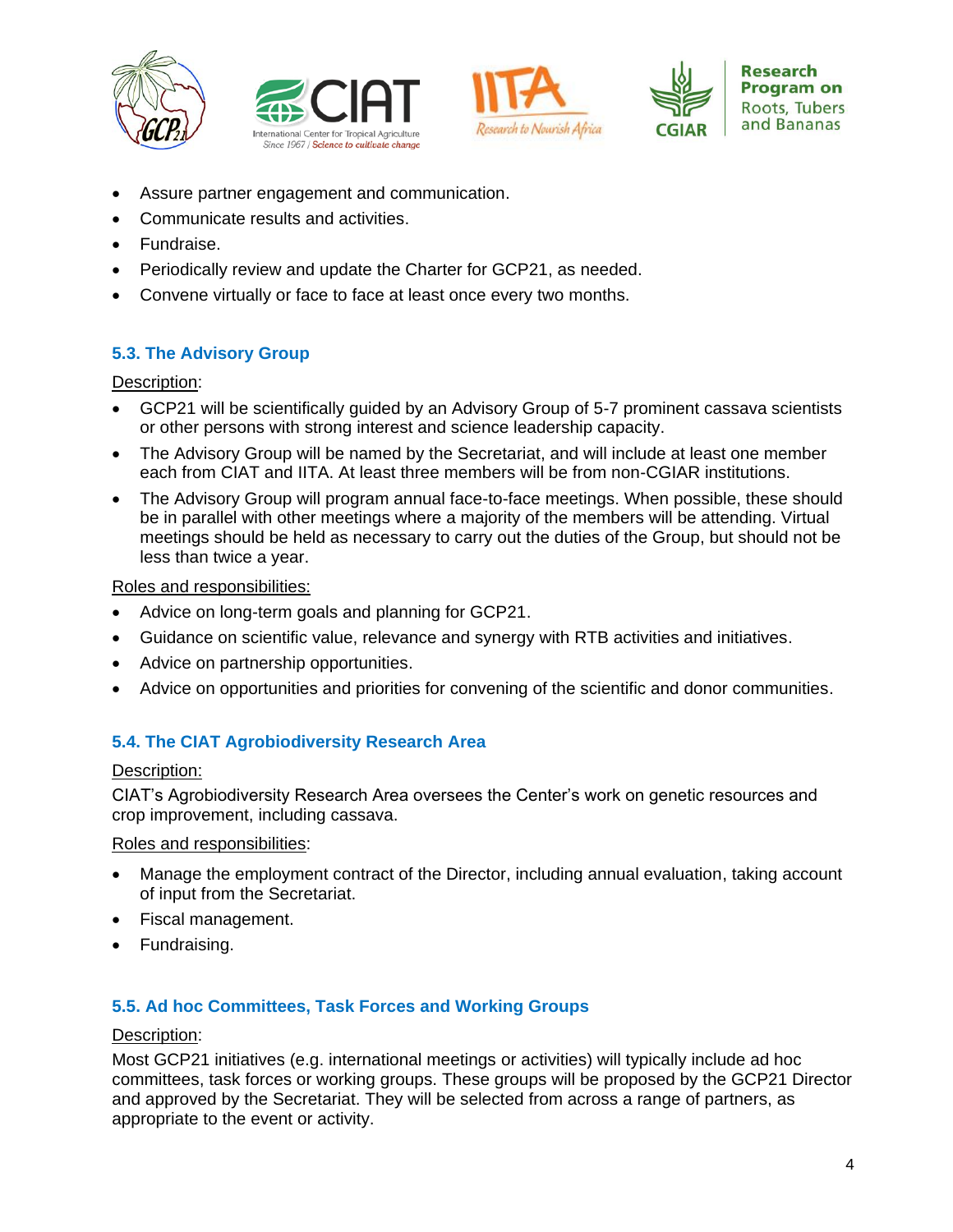







Roles and responsibilities:

These groups will:

- Normally function under informal Terms of Reference, agreed to by consensus in planning meetings and approved by the Director of GCP21.
- Be responsible for planning, execution and follow up as agreed with the GCP21 Director.
- Report to the GCP21 Director.

# **6. Relationships and Interactions between GCP21 and RTB**<sup>5</sup>

- GCP21 activities generally will constitute a subset of RTB interests and will focus on cassavarelated aspects within RTB product portfolio. As such, GCP21 will link up with some of the cassava activities of RTB.
- Most partners of GCP21 are a subset of partners of RTB. There should be a minimum focus on partnership building exclusively for GCP21 (outside of RTB), in order to avoid operational inefficiencies and conflicts of interest for partners.
- RTB will formally recognize GCP21 as a partnership platform for cassava in planning and reporting documents that are a result of joint efforts. Likewise GCP21 will formally recognize and acknowledge RTB in planning and reporting documents that are a result of joint efforts. The respective websites will recognize and promote the complementary nature of GCP21 and RTB.

 5 For detailed future options for joint GCP21-RTB interaction see Annex II.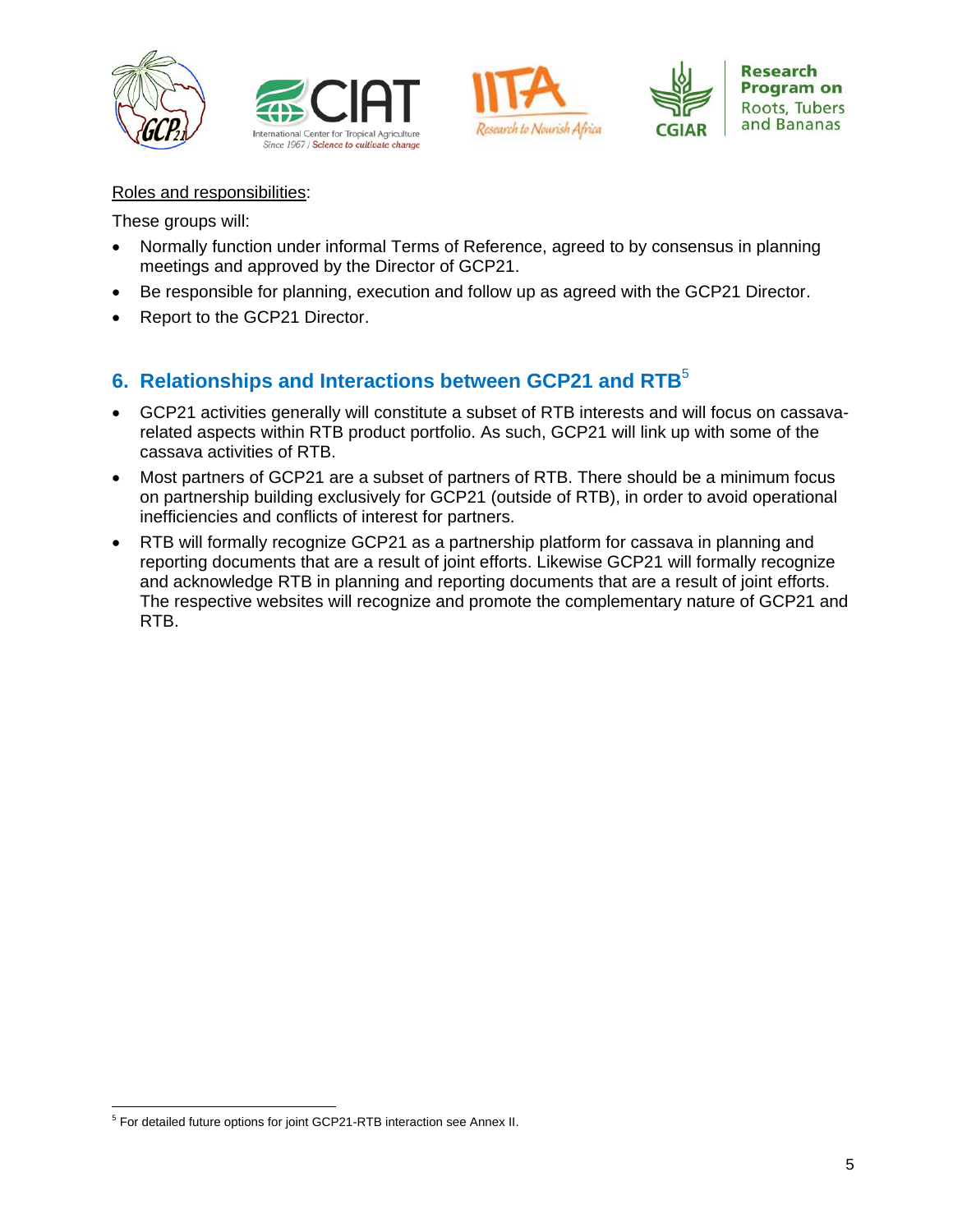







**Research Program on** Roots, Tubers<br>and Bananas

# **Annex I. Integration and complementarity of GCP21 and RTB**

| <b>Criteria</b>                                   | <b>RTB</b>                                                                                                                                                                                      | <b>GCP21</b>                                                                                                                |
|---------------------------------------------------|-------------------------------------------------------------------------------------------------------------------------------------------------------------------------------------------------|-----------------------------------------------------------------------------------------------------------------------------|
| <b>Partners</b>                                   | Primarily CGIAR centers (CIP,<br>CIAT, IITA, Bioversity), CIRAD,<br>IRD and other French partners,<br>CGIAR, NARs, ARIs, Universities,<br>NGOs, national public bodies,<br>private corporations | Individuals, NARs, CGIAR, ARIs,<br>Donors, development banks, UN,<br>private corporations                                   |
| Crop scope                                        | Cassava, sweet potato, potato,<br>yam, banana, minor R&Ts                                                                                                                                       | Cassava                                                                                                                     |
| Geographic scope                                  | Global                                                                                                                                                                                          | Global, strong Africa emphasis                                                                                              |
| Funding                                           | <b>Through Fund Council of CGIAR</b><br>Consortium, as well as, W3 and<br>bilateral funded projects                                                                                             | Specific to each initiative: bilateral<br>funds, e.g. BMGF, USAID, World<br>Bank; RTB funds                                 |
| Host or lead<br>organization                      | <b>CIP</b>                                                                                                                                                                                      | <b>CIAT</b>                                                                                                                 |
| Governance                                        | Director, Management Committee,<br>Steering Committee, Program<br><b>Advisory Committee</b>                                                                                                     | Director, Secretariat, Advisory<br>Group. The latter two are linked to<br>RTB through CIAT and IITA<br>representatives      |
| Principal roles in<br>research for<br>development | For RTB crops: Convening and<br>implementation; priority-setting,<br>impact assessment,<br>communications and facilitating<br>partnership engagement and<br>networking                          | For Cassava: Convening,<br>communications and facilitating<br>partnership engagement and<br>networking                      |
| Principal research<br>focus                       | Integrated research on production,<br>processing and linkage to<br>markets, with a strong effort to<br>capitalize on synergies across<br>crops and across research centers                      | Improving level and stability of<br>productivity, especially through the<br>application of modern tools to crop<br>research |